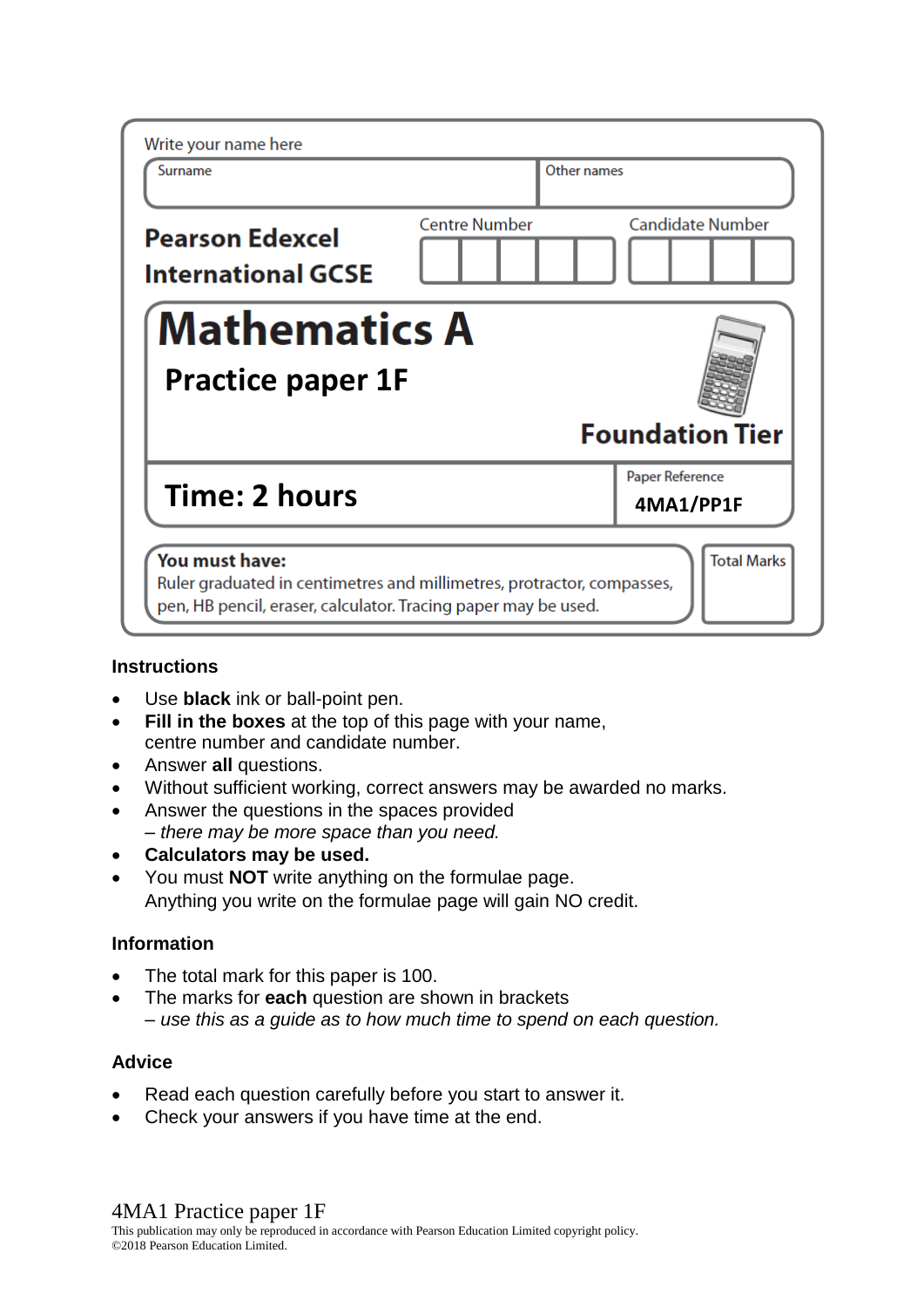# **International GCSE Mathematics** Formulae sheet - Foundation Tier

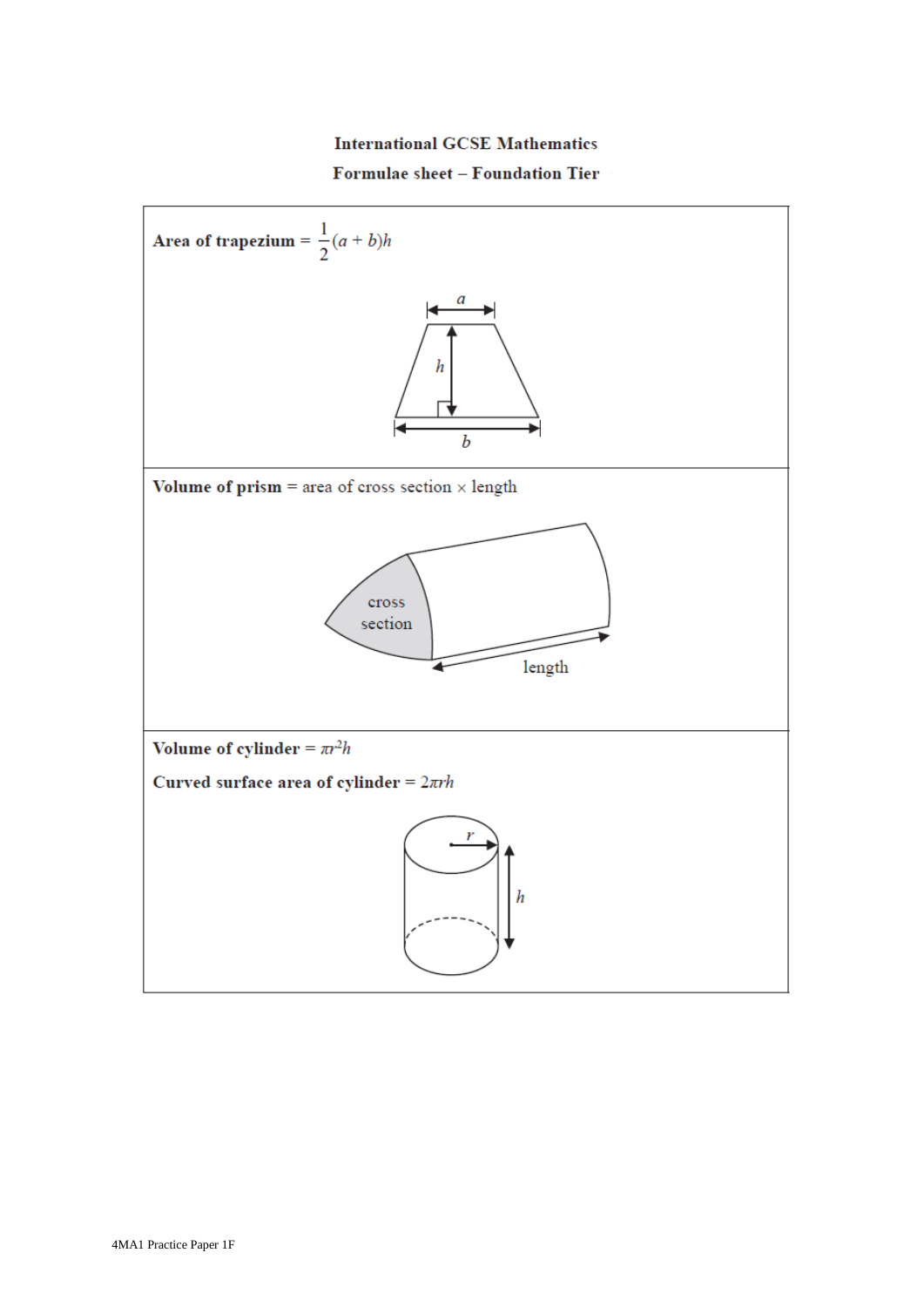## **Answer ALL TWENTY FOUR questions.**

#### **Write your answers in the spaces provided.**

#### **You must write down all the stages in your working.**

**1** Here are the first five terms of a number sequence.

3 10 17 24 31

(*a*) Write down the next two terms of the sequence.

|                                            | $\mathbf{2}$ |
|--------------------------------------------|--------------|
| (b) Explain how you worked out your terms. |              |
|                                            |              |
|                                            | [1]          |
|                                            |              |

(*c*) Work out the 18th term of the sequence.

......................................... **(2)**

The 35th term of the sequence is 241.

(*d*) Work out the 34th term of the sequence.

......................................... **(1) (Total for Question 1 is 6 marks) \_\_\_\_\_\_\_\_\_\_\_\_\_\_\_\_\_\_\_\_\_\_\_\_\_\_\_\_\_\_\_\_\_\_\_\_\_\_\_\_\_\_\_\_\_\_\_\_\_\_\_\_\_\_\_\_\_\_\_\_\_\_\_\_\_\_\_\_\_\_\_\_\_\_\_**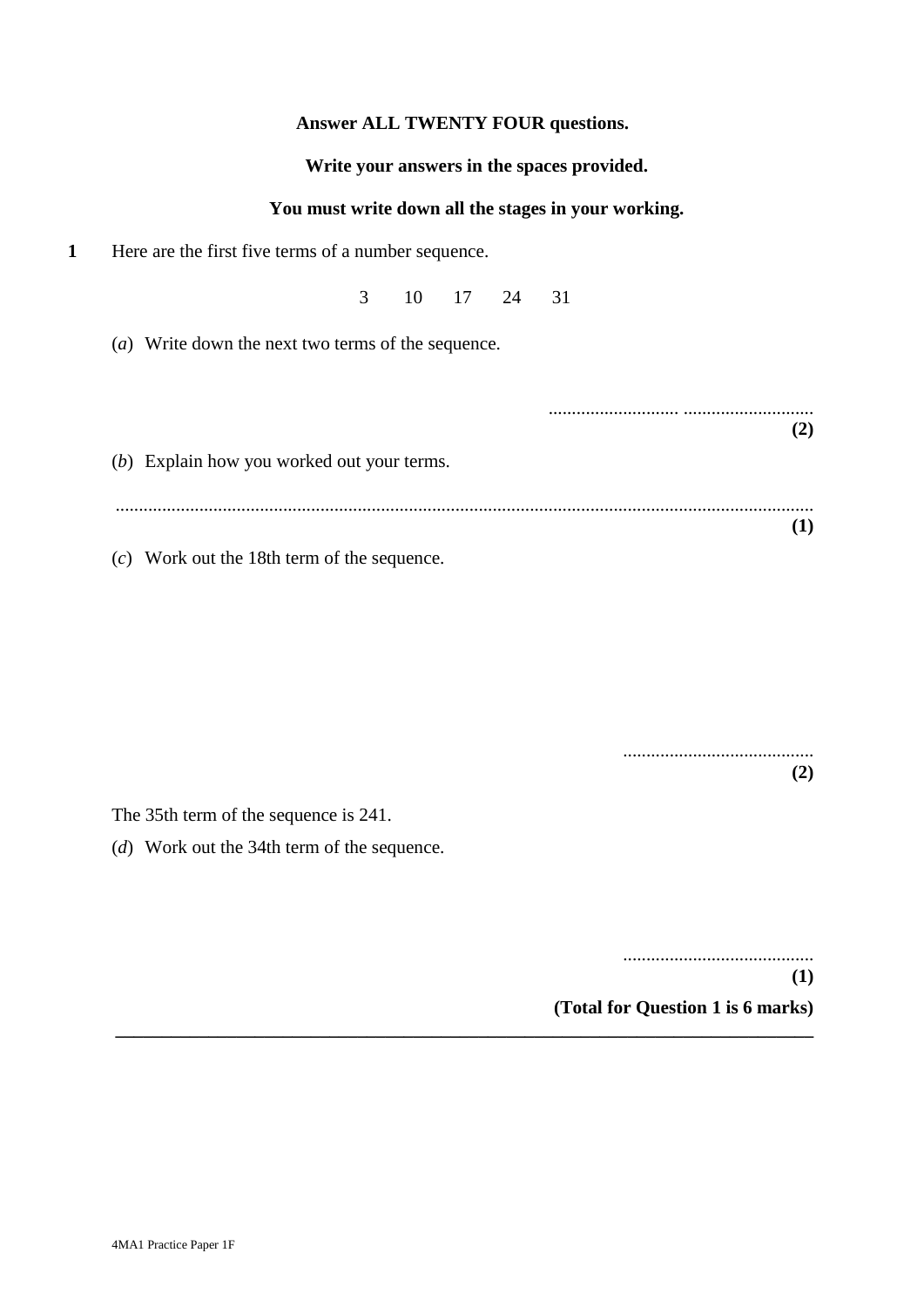

**2** The bar chart shows information about the number of league titles won by each of five football clubs up to 2016 football clubs up to 2016

(a) Write down the number of league titles won by Aston Villa. (*a*) Write down the number of league titles won by Aston Villa.

**THISAREA THE (1)** .........................................  $\mathcal{C}$  $\alpha$  says,  $\mathbf{r}$  $\overline{1}$ 'The number of league titles won by Manchester City is  $\frac{1}{4}$  of the number of league titles won by Manchester United'. (c) Explain why Alex is wrong. ................................................................................................................................................................................................................................................... ...................................................................................................................................................... **(1)** Arsenal has won 13 league titles. (*b*) Draw a bar on the bar chart to show this information. **(1)** Alex says, ...................................................................................................................................................... **(1)** 1 4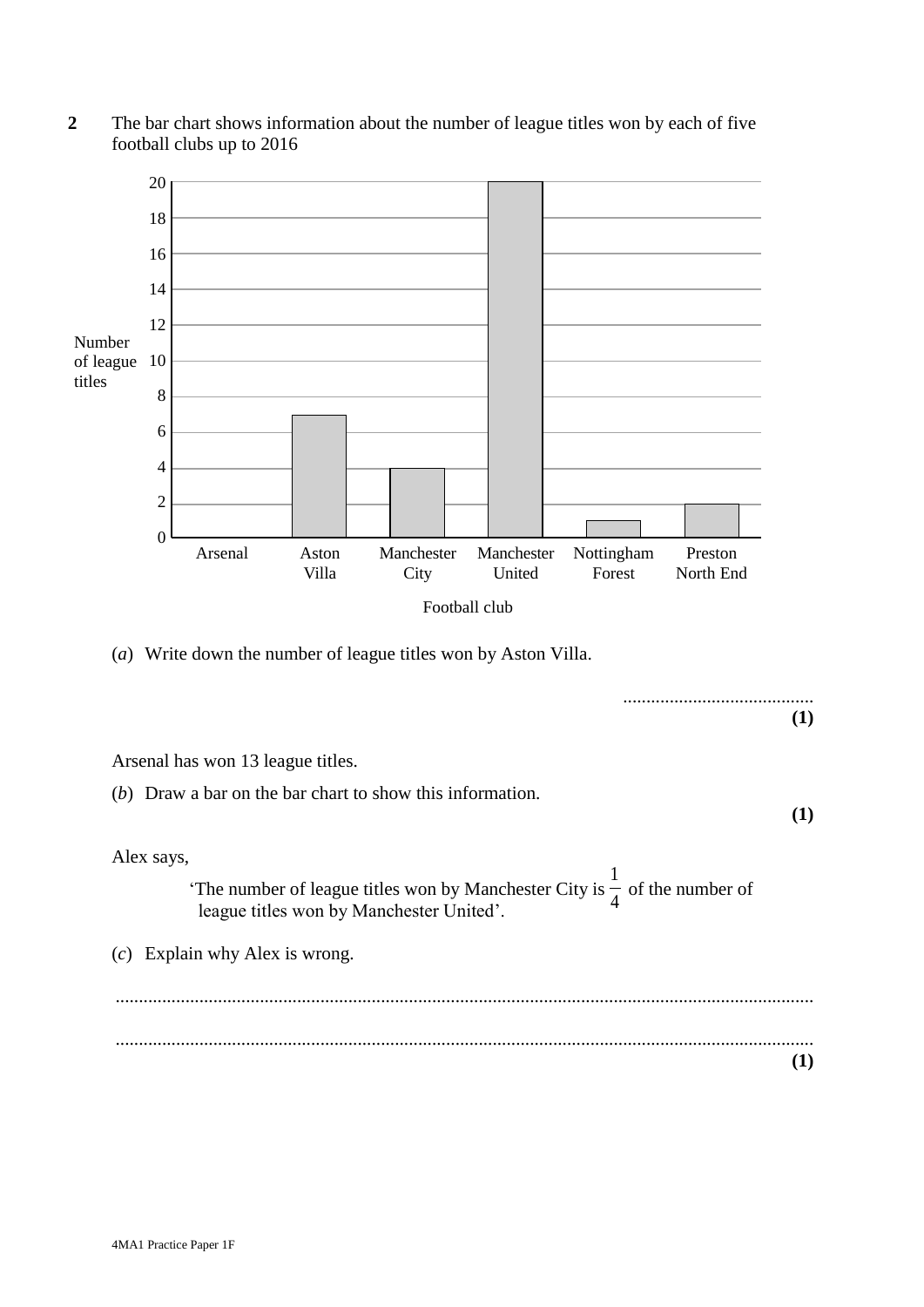(*d*) Find the ratio of the number of league titles won by Manchester United to the number of league titles won by Preston North End. Give your answer in its simplest form.

.........................................

**(2)**

**(Total for Question 2 is 5 marks)**

**3** Here are the number of runs scored by a cricket player in each of 9 games of cricket.

13 89 36 8 4 55 40 22 16

**\_\_\_\_\_\_\_\_\_\_\_\_\_\_\_\_\_\_\_\_\_\_\_\_\_\_\_\_\_\_\_\_\_\_\_\_\_\_\_\_\_\_\_\_\_\_\_\_\_\_\_\_\_\_\_\_\_\_\_\_\_\_\_\_\_\_\_\_\_\_\_\_\_\_\_**

(*a*) Find the median number of runs.

......................................... **(2)**

(*b*) Work out the range.

......................................... **(2) (Total for Question 3 is 4 marks) \_\_\_\_\_\_\_\_\_\_\_\_\_\_\_\_\_\_\_\_\_\_\_\_\_\_\_\_\_\_\_\_\_\_\_\_\_\_\_\_\_\_\_\_\_\_\_\_\_\_\_\_\_\_\_\_\_\_\_\_\_\_\_\_\_\_\_\_\_\_\_\_\_\_\_**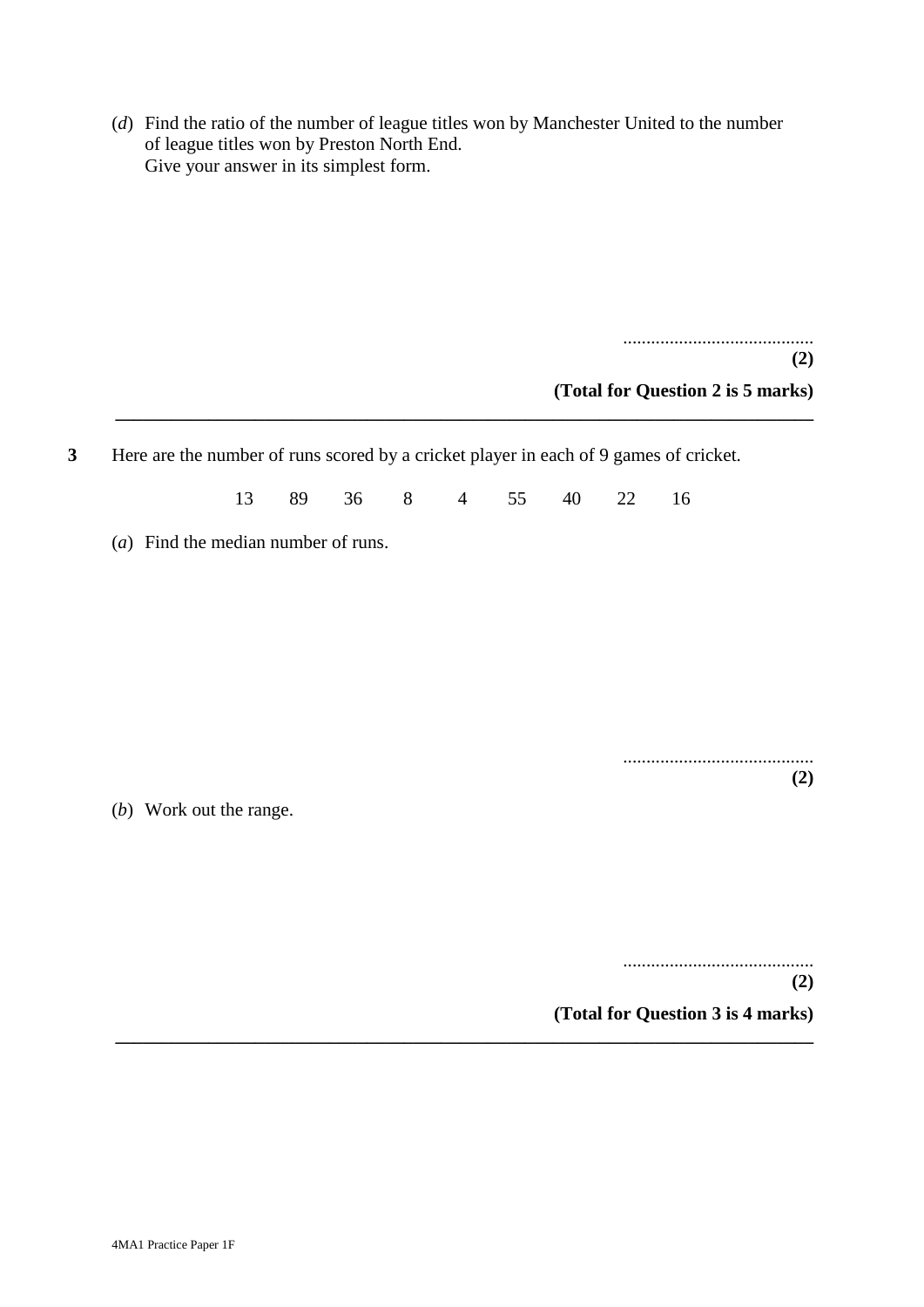| <b>City</b>   | Temperature $(^{\circ}C)$ |
|---------------|---------------------------|
| Anchorage     | $-11$                     |
| Beijing       | $-2$                      |
| Dhaka         | 25                        |
| <b>Moscow</b> | -5                        |
| Yellowknife   |                           |

**4** The table shows the midday temperature in each of five cities on Tuesday one week.

(*a*) Which of these cities had the lowest temperature?

.........................................

**(1)**

(*b*) Work out the difference between the temperature in Dhaka and the temperature in Moscow.

**\_\_\_\_\_\_\_\_\_\_\_\_\_\_\_\_\_\_\_\_\_\_\_\_\_\_\_\_\_\_\_\_\_\_\_\_\_\_\_\_\_\_\_\_\_\_\_\_\_\_\_\_\_\_\_\_\_\_\_\_\_\_\_\_\_\_\_\_\_\_\_\_\_\_\_**

|  |  |  |  |  |  |  |  |  |  |  |  | $\mathbf{r}$ |  |
|--|--|--|--|--|--|--|--|--|--|--|--|--------------|--|

By midday on Wednesday, the temperature in Anchorage had fallen by 6 °C.

(*c*) Work out the temperature in Anchorage at midday on Wednesday.

......................................... °C **(2)**

**(Total for Question 4 is 5 marks)**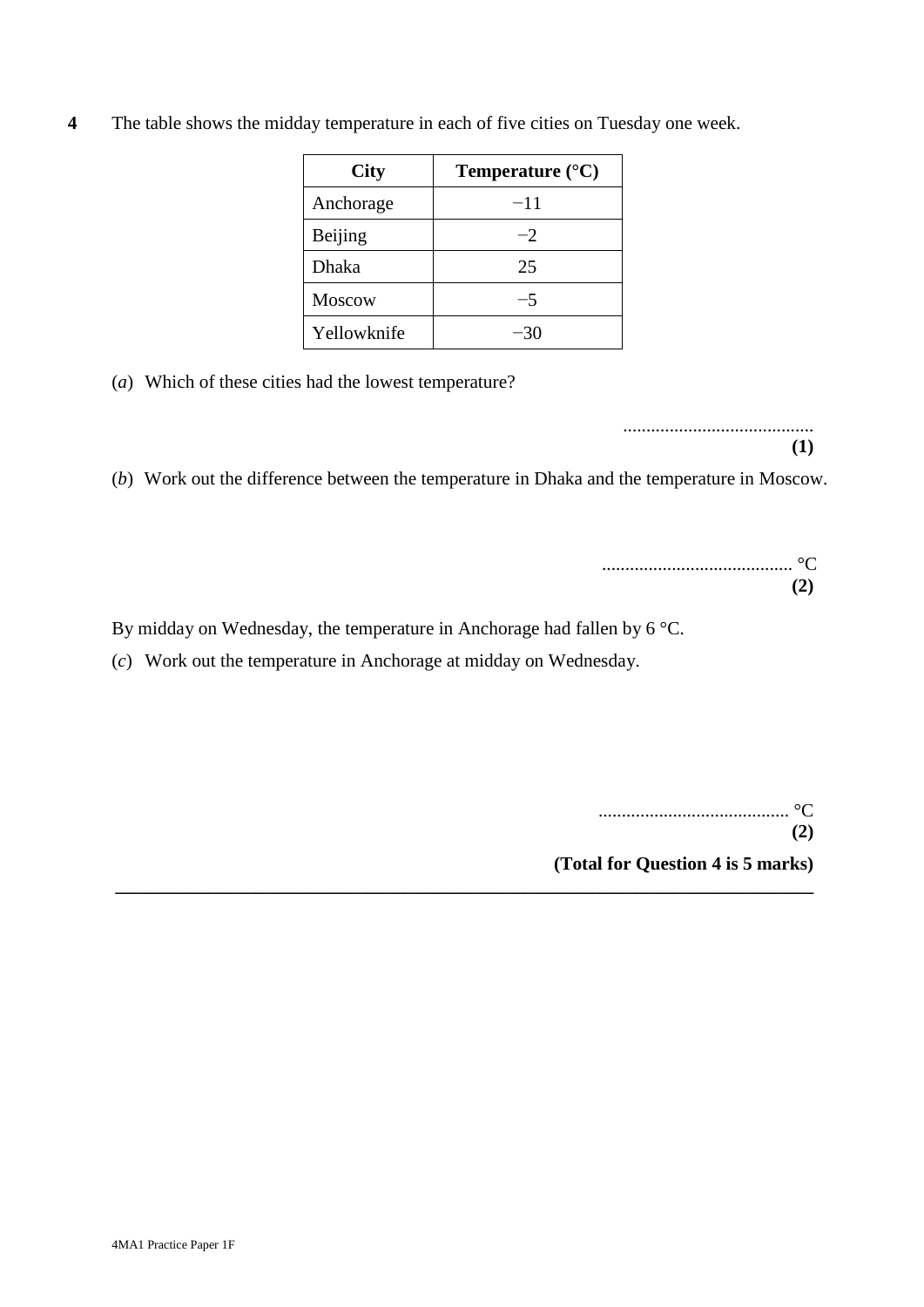**5** The diagram shows a square-based pyramid.



(a) How many edges has a square-based pyramid? (*a*) How many edges has a square-based pyramid? (a) How many edges has a square-based pyramid?

The diagram shows a cube. The diagram shows a cube. The diagram shows a cube.



**\_\_\_\_\_\_\_\_\_\_\_\_\_\_\_\_\_\_\_\_\_\_\_\_\_\_\_\_\_\_\_\_\_\_\_\_\_\_\_\_\_\_\_\_\_\_\_\_\_\_\_\_\_\_\_\_\_\_\_\_\_\_\_\_\_\_\_\_\_\_\_\_\_\_\_**

(b) How many faces has a cube? (b) How many faces has a cube? (*b*) How many faces has a cube?

**(1)** ....................................................... ....................................................... **(1) (1)**

....................................................... ....................................................... .......................................................

**(1) (1) (1)**

**(Total for Question 6 is 2 marks) (Total for Question 6 is 2 marks) (Total for Question 5 is 2 marks)**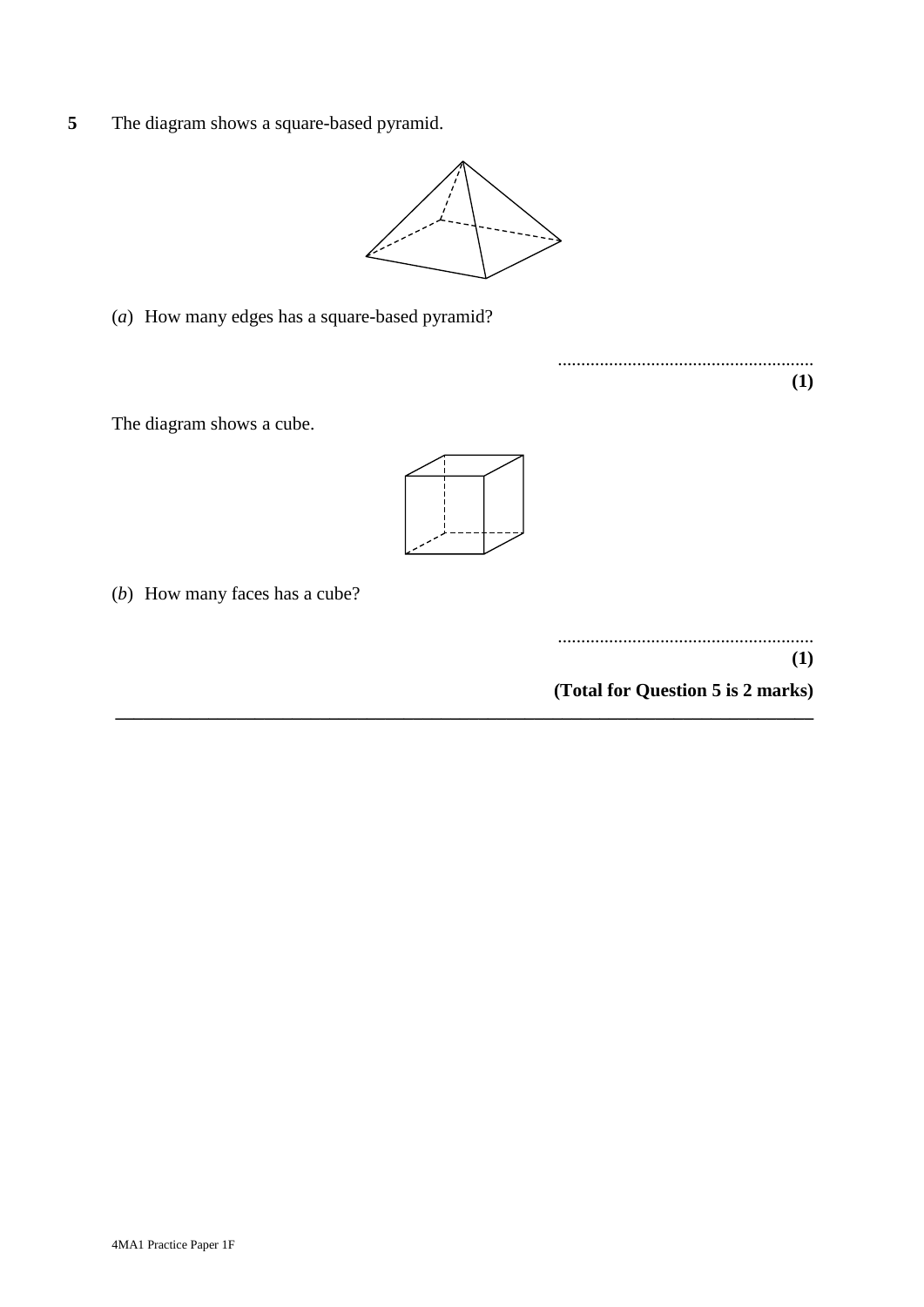

**\_\_\_\_\_\_\_\_\_\_\_\_\_\_\_\_\_\_\_\_\_\_\_\_\_\_\_\_\_\_\_\_\_\_\_\_\_\_\_\_\_\_\_\_\_\_\_\_\_\_\_\_\_\_\_\_\_\_\_\_\_\_\_\_\_\_\_\_\_\_\_\_\_\_\_**

(a) Shade 
$$
\frac{1}{4}
$$
 of the shape.

**(1) (1)**

(b) Write 40% as a decimal. (*b*) Write 40% as a decimal.

 $(1)$ .........................................

 $B = 6e - 3f$ 

(c) Work out the value of *B* when *e* = 3.2 and *f* = 4 (*c*) Work out the value of *B* when  $e = 3.2$  and  $f = -4$ 

> **(2)** ......................................... **(2)**

**(Total for Question 7 is 4 marks) (Total for Question 6 is 4 marks)**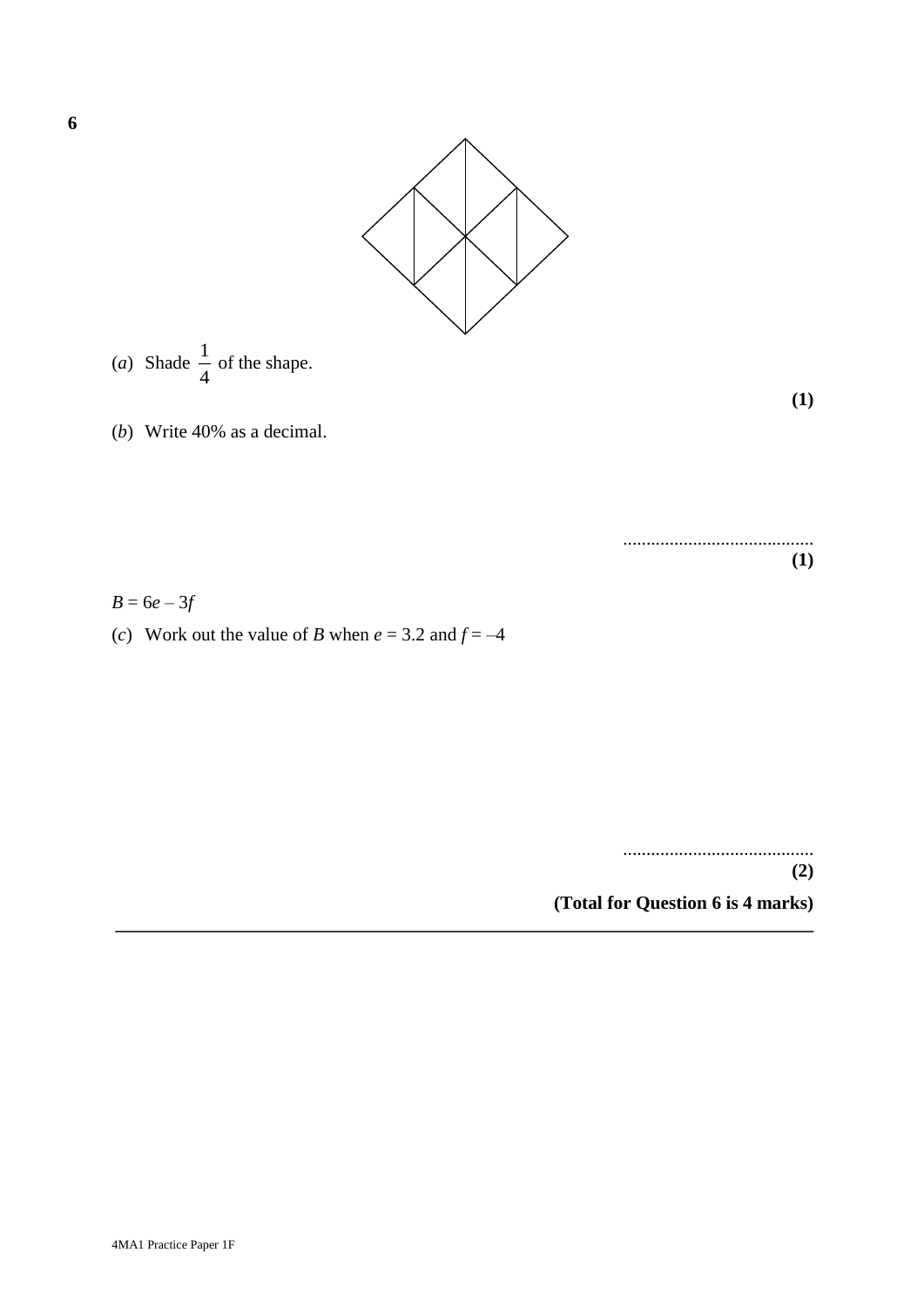

**8** *A*, *B* and *C* are points on a circle, centre *O*. **9** *A*, *B* and *C* are points on a circle, centre *O*.



**\_\_\_\_\_\_\_\_\_\_\_\_\_\_\_\_\_\_\_\_\_\_\_\_\_\_\_\_\_\_\_\_\_\_\_\_\_\_\_\_\_\_\_\_\_\_\_\_\_\_\_\_\_\_\_\_\_\_\_\_\_\_\_\_\_\_\_\_\_\_\_\_\_\_\_**

(a) (i) Write down the mathematical name for the line *OC*. (*a*) (i) Write down the mathematical name for the line *OC*.

....................................................... .......................................................

(ii) Measure the size of the angle marked *x*. (ii) Measure the size of the angle marked *x*.

**(2)** .........................................° **(2)**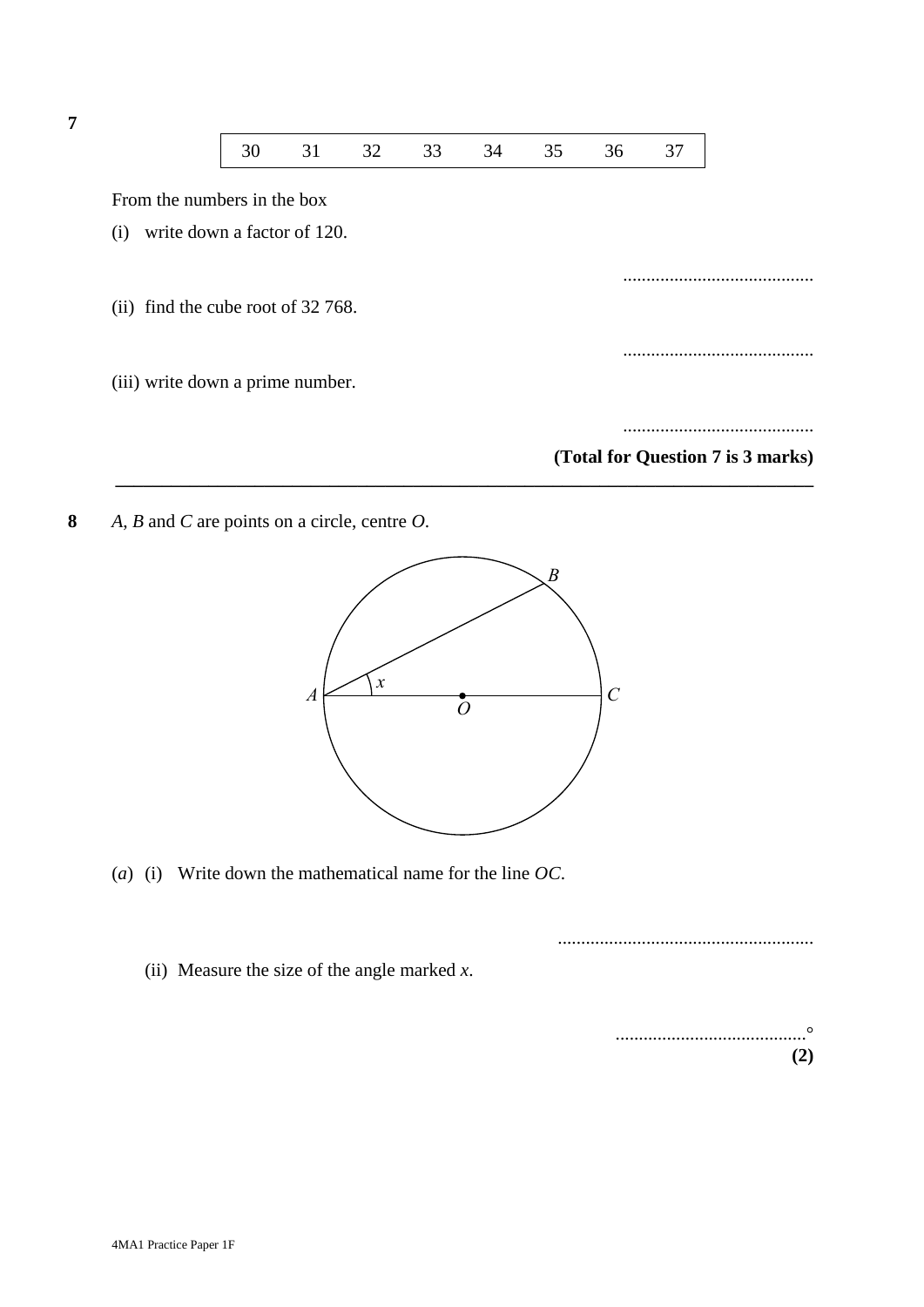In the diagram, *ABCD* is a quadrilateral. In the diagram, *ABCD* is a quadrilateral.

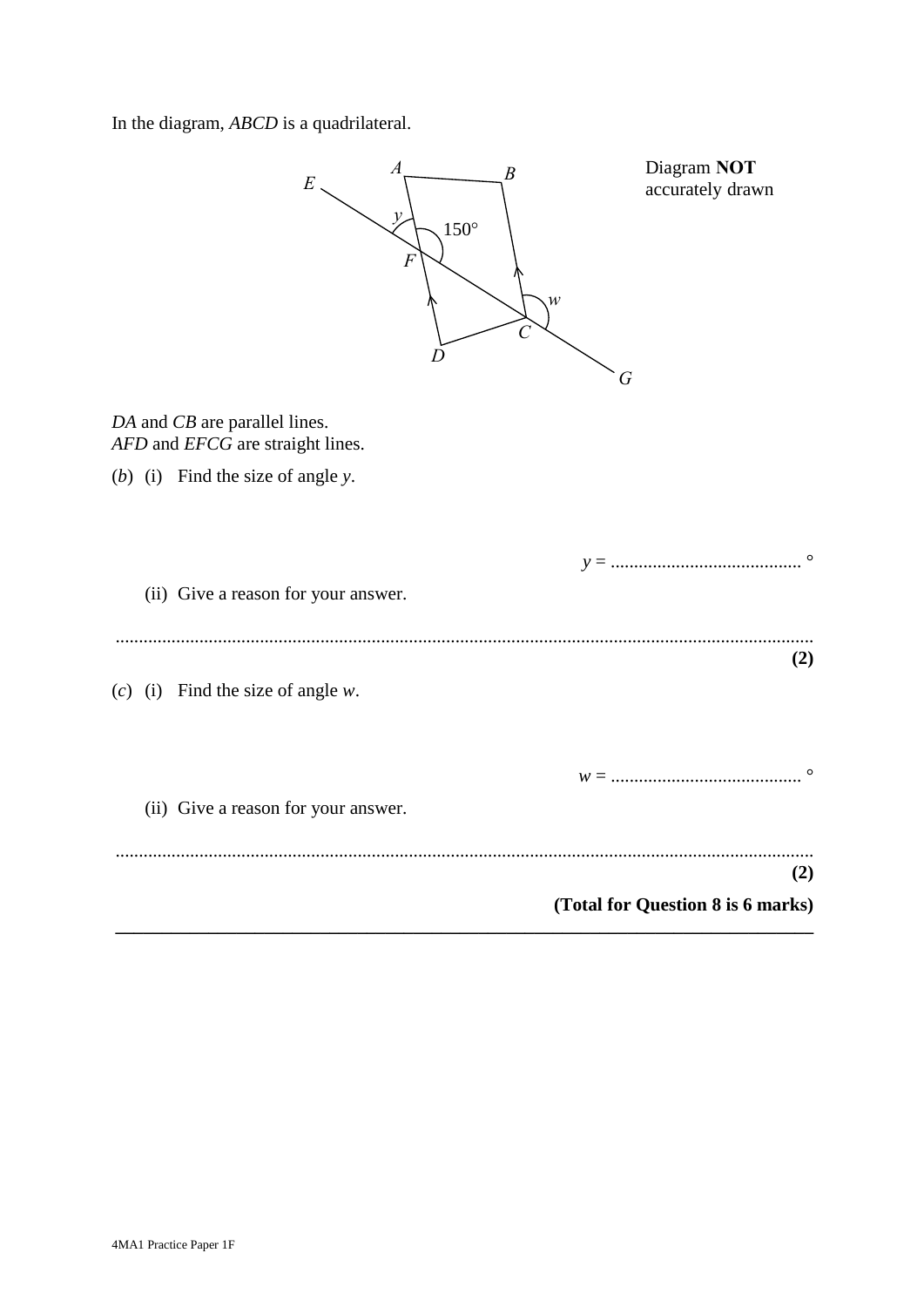

(Total for Question 9 is 7 marks)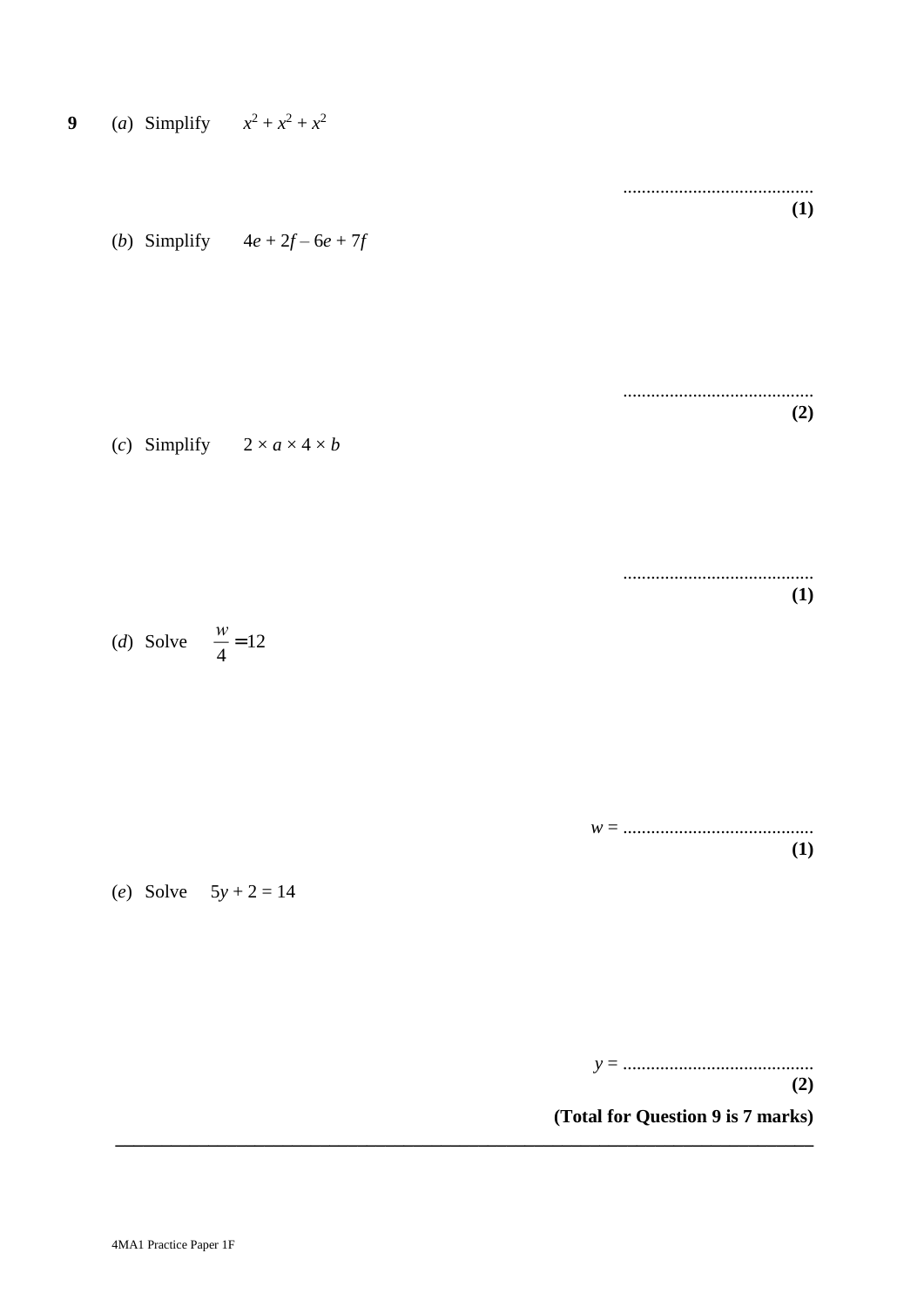- **10** Ameresh arrived at Bangkok train station at 6 07 pm.
	- (*a*) Write 6 07 pm as a time using the 24-hour clock.

......................................... **(1)**

Ameresh's train left Bangkok station at 7 35 pm.

(*b*) How many minutes are there between 6 07 pm and 7 35 pm?

......................................... minutes **(2)**

Ameresh's train left Bangkok station at 7 35 pm. His train journey lasted 8 hours 42 minutes.

(*c*) At what time did Ameresh's train journey end? Give your answer using the 12-hour clock.

.........................................

**(2) (Total for Question 10 is 5 marks)**

**\_\_\_\_\_\_\_\_\_\_\_\_\_\_\_\_\_\_\_\_\_\_\_\_\_\_\_\_\_\_\_\_\_\_\_\_\_\_\_\_\_\_\_\_\_\_\_\_\_\_\_\_\_\_\_\_\_\_\_\_\_\_\_\_\_\_\_\_\_\_\_\_\_\_\_**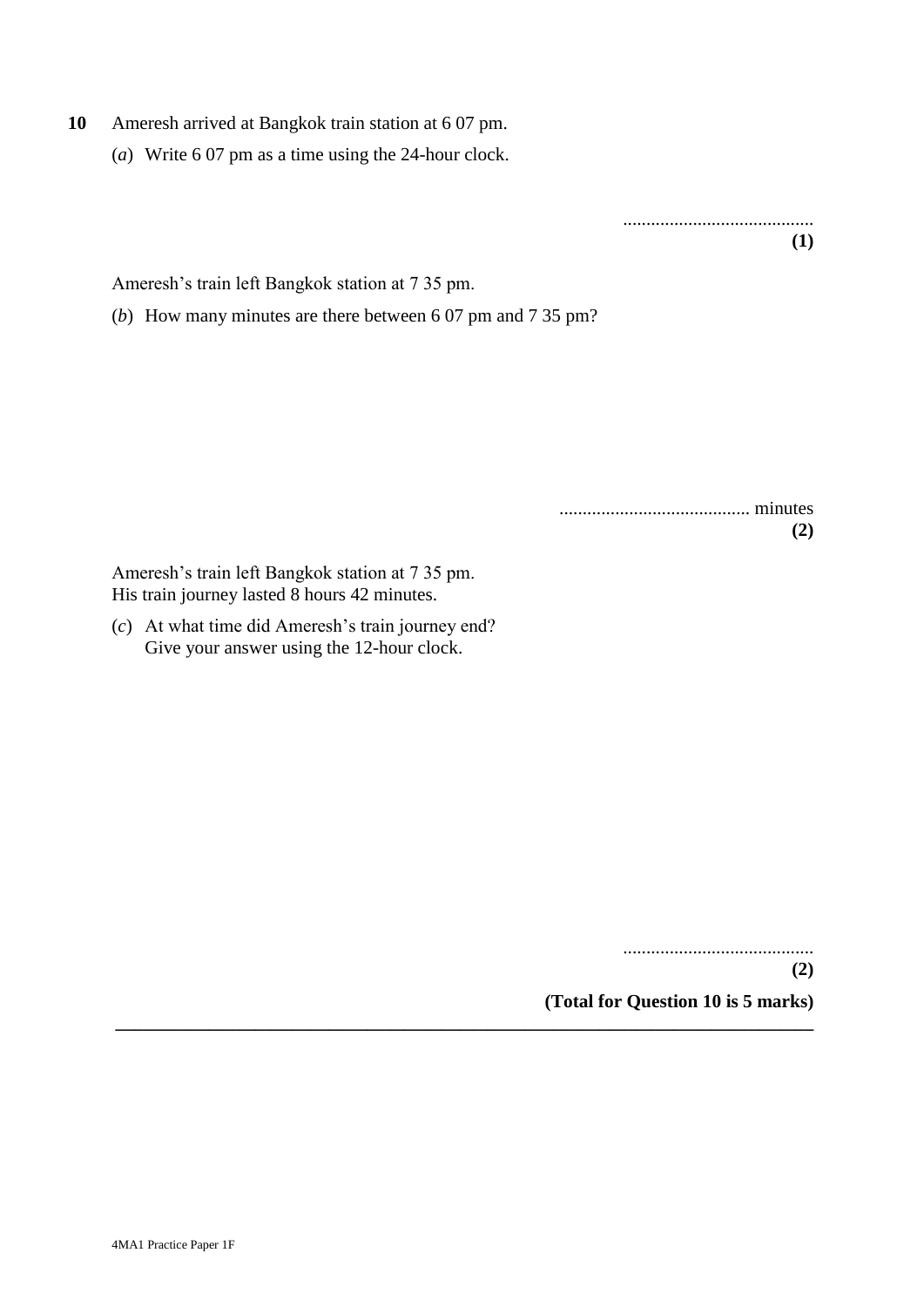| 11 |  | (a) Factorise | $10a + 25$ |
|----|--|---------------|------------|
|----|--|---------------|------------|

| ( <i>b</i> ) Factorise $7w^2 - 4w$            |  | (1) |
|-----------------------------------------------|--|-----|
| (c) Expand $p^2(p-5)$                         |  | (1) |
| ( <i>d</i> ) Expand and simplify $(x-3)(x+7)$ |  | (2) |
|                                               |  | (2) |

(Total for Question 11 is 6 marks)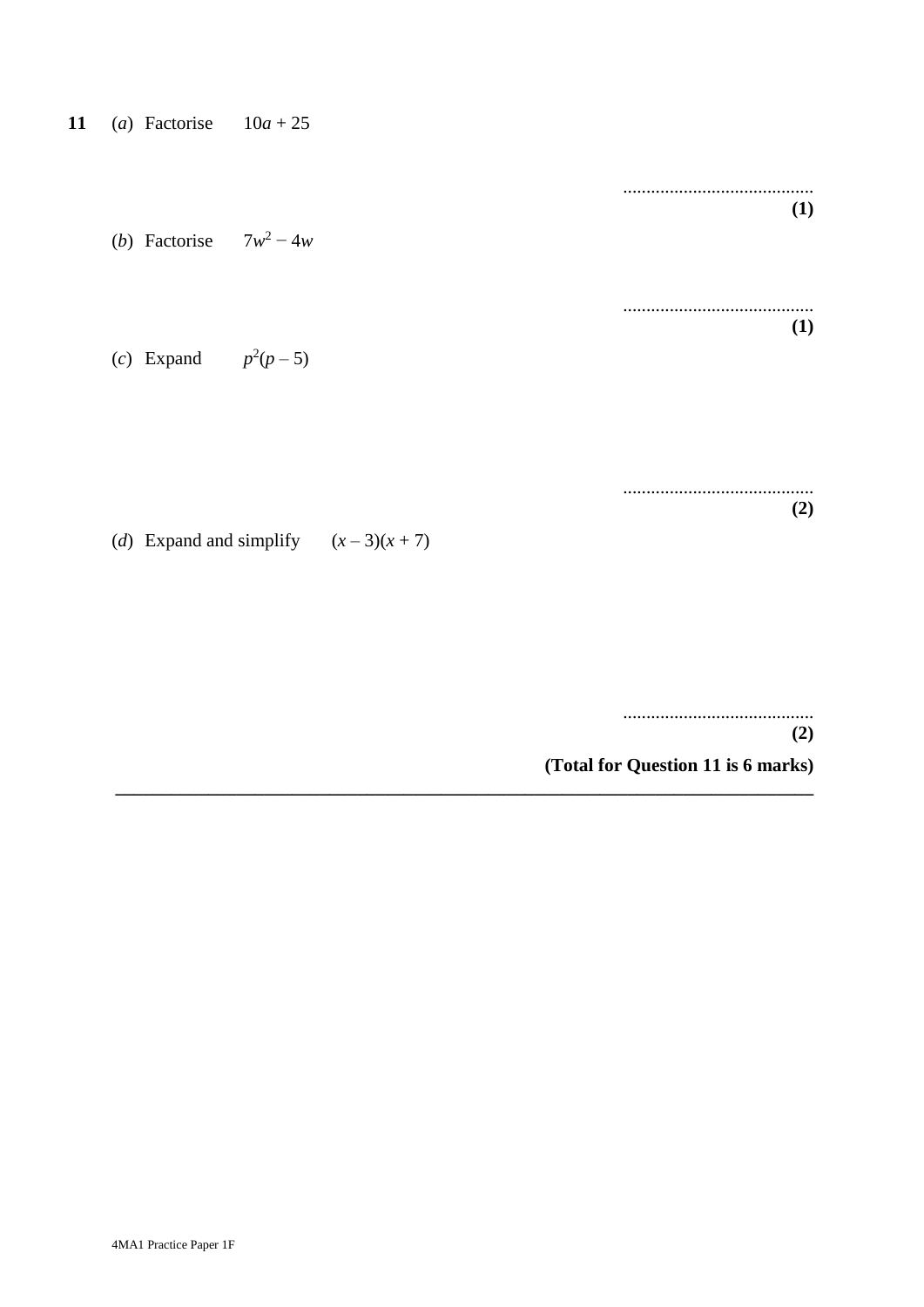

(a) On the grid, enlarge shape **P** with scale factor 2 and centre (7, 3) (*a*) On the grid, enlarge shape **P** with scale factor 2 and centre (7, 3) Label the new shape **Q**. Label the new shape **Q**.

**(2)**

(b) On the grid, rotate shape **P** through 90° anticlockwise about the point (7, 3) (*b*) On the grid, rotate shape **P** through 90° anticlockwise about the point (7, 3) Label the new shape **R**. Label the new shape **R**.

**(2)**

**(Total for Question 15 is 4 marks) (Total for Question 12 is 4 marks) \_\_\_\_\_\_\_\_\_\_\_\_\_\_\_\_\_\_\_\_\_\_\_\_\_\_\_\_\_\_\_\_\_\_\_\_\_\_\_\_\_\_\_\_\_\_\_\_\_\_\_\_\_\_\_\_\_\_\_\_\_\_\_\_\_\_\_\_\_\_\_\_\_\_\_**

**12**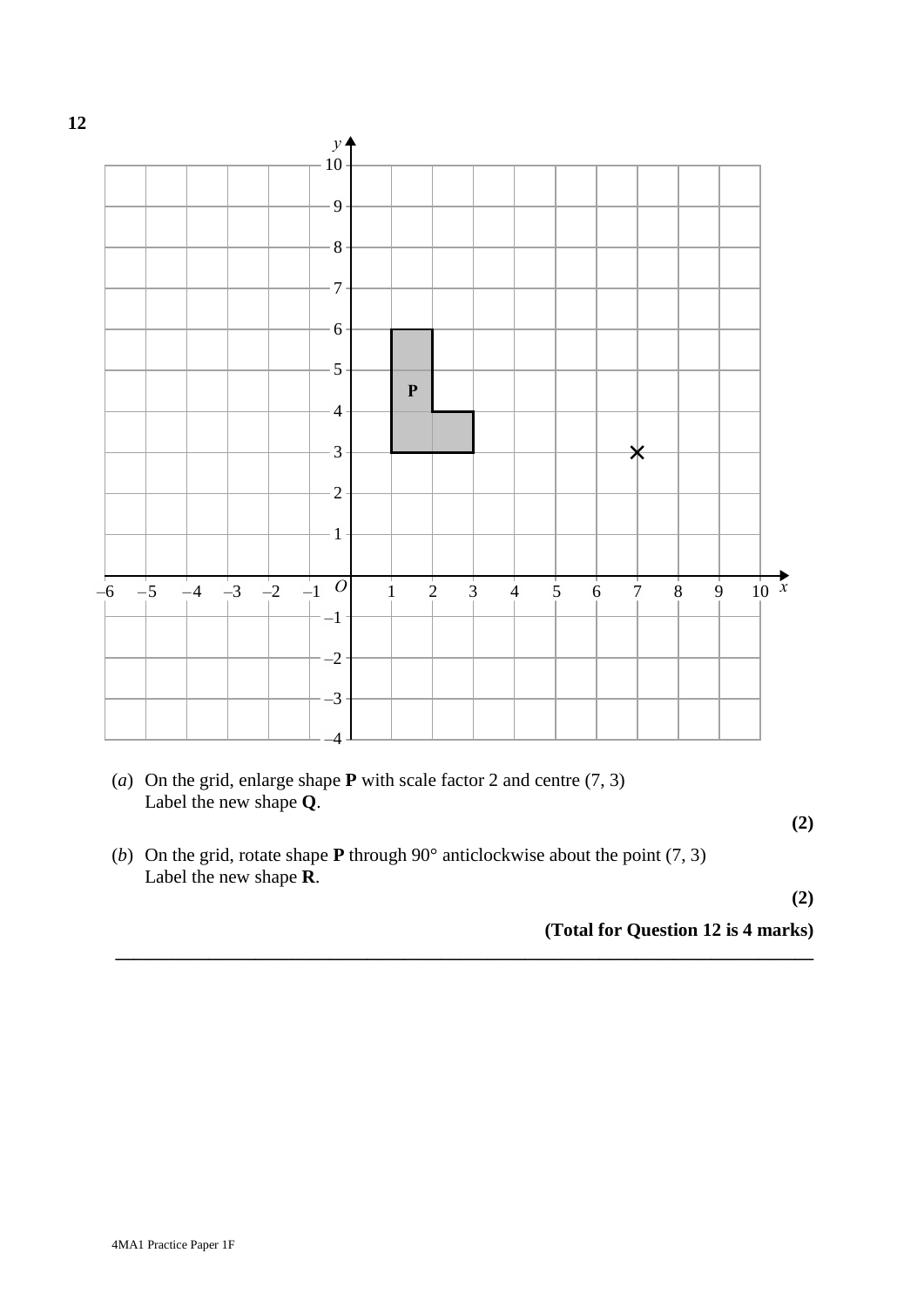**13** Here is a list of ingredients needed to make apple and blackberry crumble for 4 people.

| <b>Apple and Blackberry Crumble</b><br>Ingredients for 4 people |              |  |  |  |  |
|-----------------------------------------------------------------|--------------|--|--|--|--|
| 120 grams                                                       | flour        |  |  |  |  |
| 80 grams                                                        | sugar        |  |  |  |  |
| 90 grams                                                        | butter       |  |  |  |  |
| 300 grams                                                       | apples       |  |  |  |  |
| 115 grams                                                       | blackberries |  |  |  |  |

**\_\_\_\_\_\_\_\_\_\_\_\_\_\_\_\_\_\_\_\_\_\_\_\_\_\_\_\_\_\_\_\_\_\_\_\_\_\_\_\_\_\_\_\_\_\_\_\_\_\_\_\_\_\_\_\_\_\_\_\_\_\_\_\_\_\_\_\_\_\_\_\_\_\_\_**

Rufus wants to make apple and blackberry crumble for 10 people.

(*a*) Work out the amount of apples he needs.

| 7 |
|---|

Roland makes apple and blackberry crumble for a group of people. He uses 920 grams of blackberries.

(*b*) Work out the number of people in the group.

.........................................

**(2)**

**(Total for Question 13 is 4 marks)**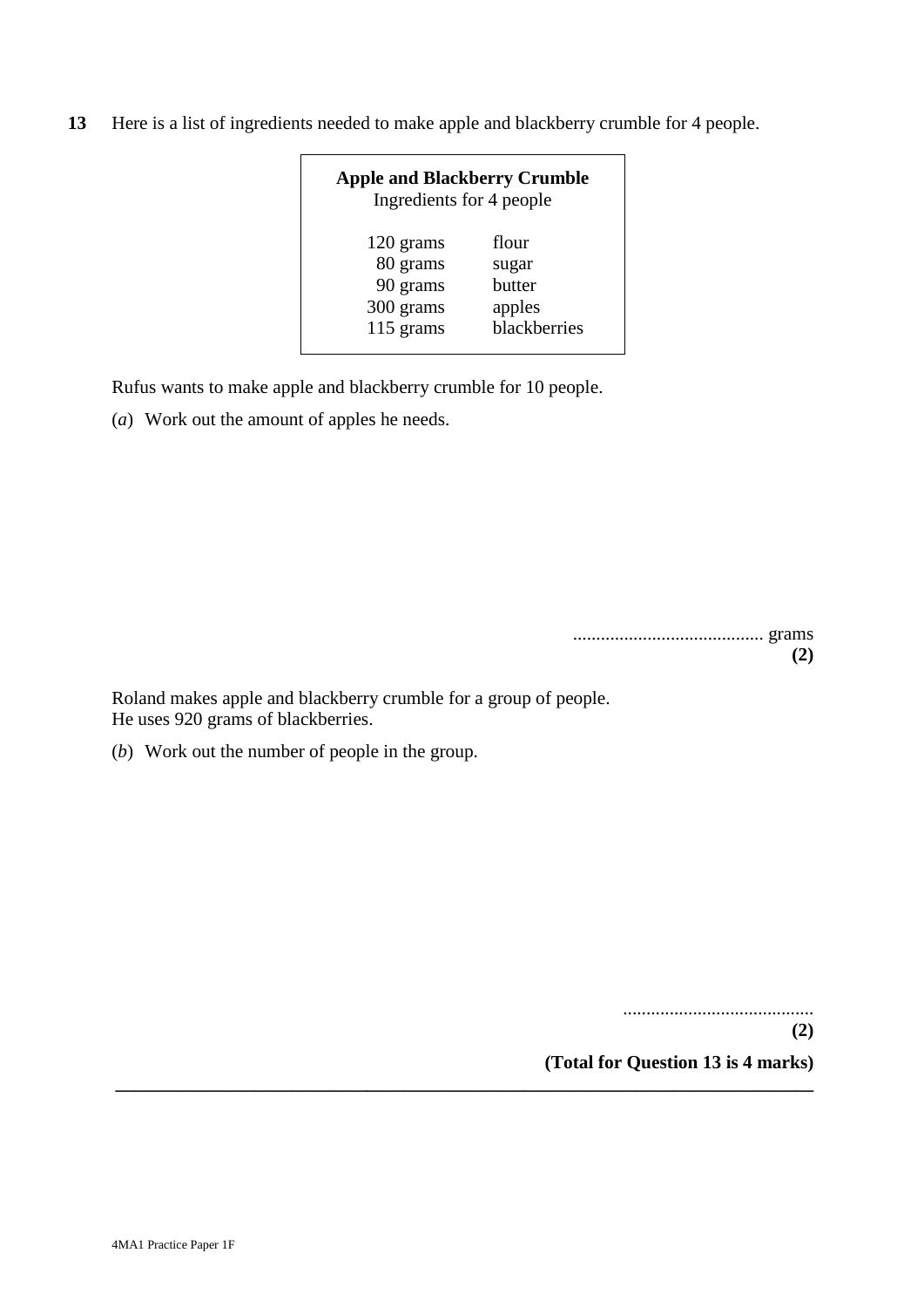| Length $(L \text{ cm})$ | <b>Frequency</b> |
|-------------------------|------------------|
| $0 < L \leq 1$          |                  |
| $1 < L \leqslant 2$     |                  |
| $2 < L \leqslant 3$     | 11               |
| $3 < L \leqslant 4$     | 14               |
| $4 < L \leqslant 5$     | 6                |

**\_\_\_\_\_\_\_\_\_\_\_\_\_\_\_\_\_\_\_\_\_\_\_\_\_\_\_\_\_\_\_\_\_\_\_\_\_\_\_\_\_\_\_\_\_\_\_\_\_\_\_\_\_\_\_\_\_\_\_\_\_\_\_\_\_\_\_\_\_\_\_\_\_\_\_**

**14** The table shows information about the lengths, in cm, of 40 leaves.

(*a*) Write down the modal class.

.........................................

**(1)**

(*b*) Work out an estimate for the mean length of the 40 leaves. Give your answer correct to 1 decimal place.

> ......................................... cm **(4) (Total for Question 14 is 5 marks)**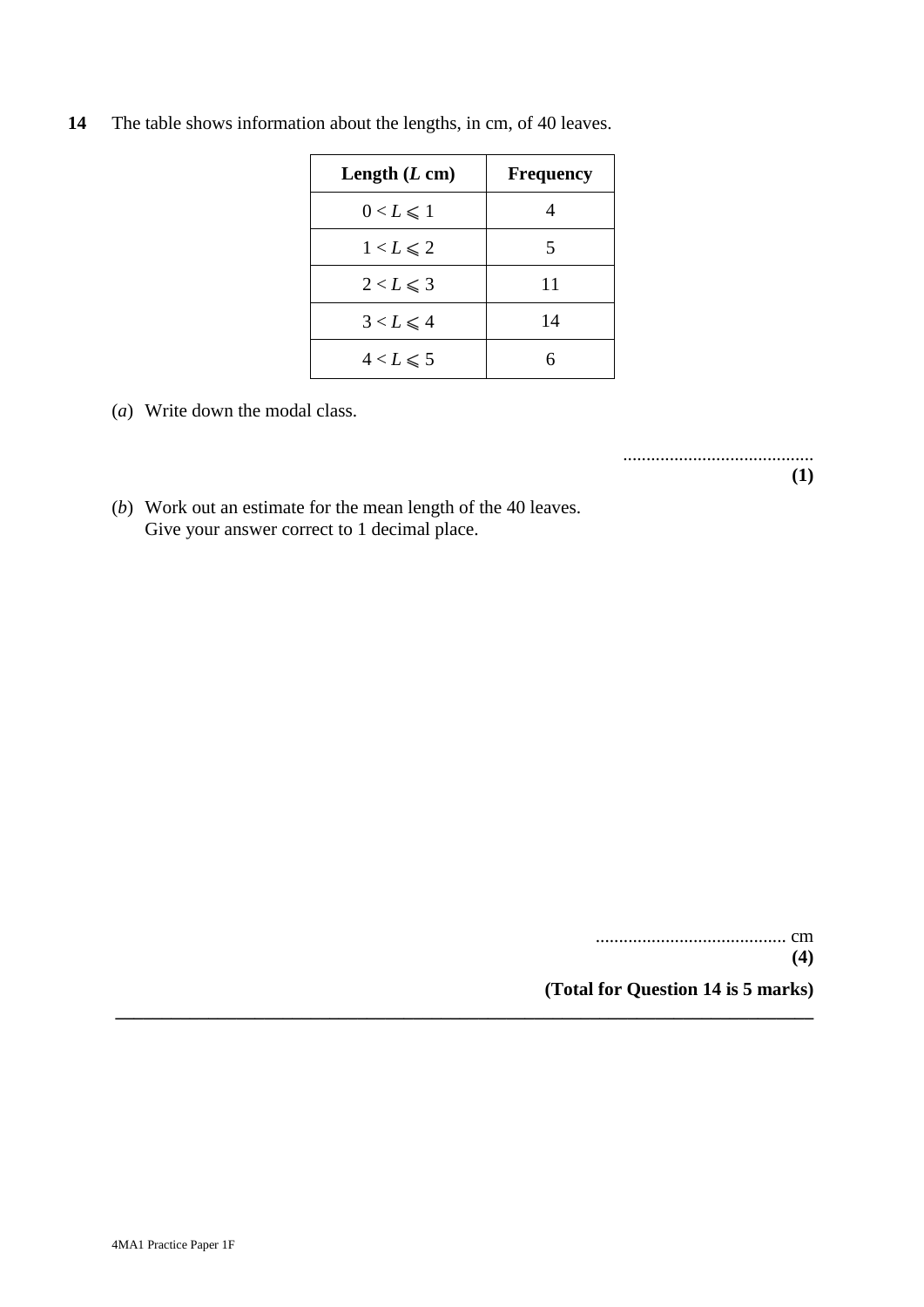**15** (*a*) Use your calculator to work out the value of

$$
\frac{7.3 + 2.1}{6.4} + 2.2^2
$$

Give your answer as a decimal.

Write down all the figures on your calculator display.

| (b) Give your answer to part (a) correct to 3 significant figures. |
|--------------------------------------------------------------------|
|                                                                    |
|                                                                    |
|                                                                    |
| (Total for Question 15 is 3 marks)                                 |
|                                                                    |

**16** Rachel, Mario and Sanjit share some money in the ratios 4 : 3 : 9 Mario receives £96. Work out the difference between the amount received by Rachel and the amount received by Sanjit.

**\_\_\_\_\_\_\_\_\_\_\_\_\_\_\_\_\_\_\_\_\_\_\_\_\_\_\_\_\_\_\_\_\_\_\_\_\_\_\_\_\_\_\_\_\_\_\_\_\_\_\_\_\_\_\_\_\_\_\_\_\_\_\_\_\_\_\_\_\_\_\_\_\_\_\_**

£.......................................................

**(Total for Question 16 is 3 marks)**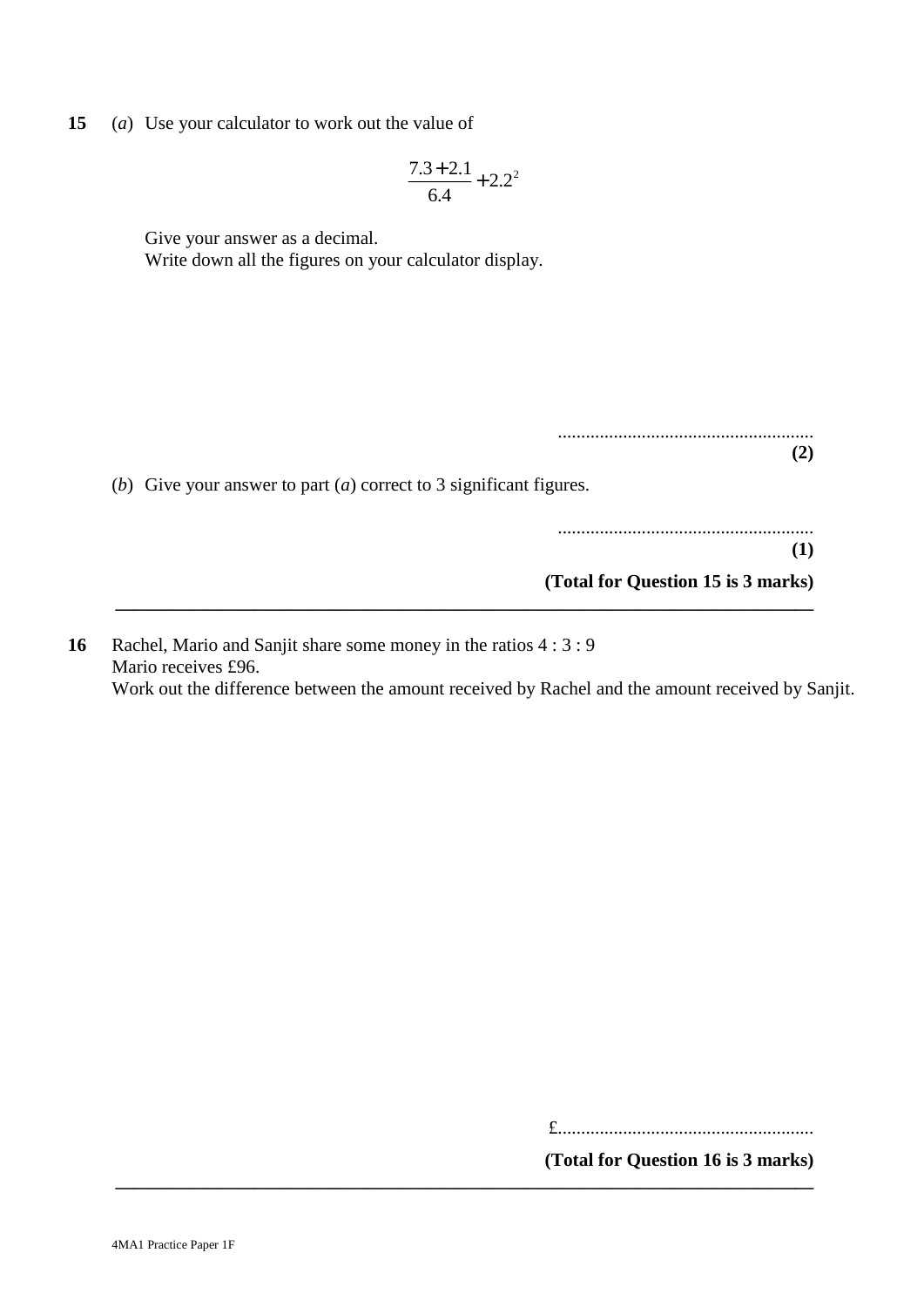

The diagram shows a solid prism. The cross section of the prism is a trapezium.

The prism is made from wood with density  $0.7$  g/cm<sup>3</sup>

Work out the mass of the prism.

.......................................................g

Diagram NOT accurately drawn

**(Total for Question 17 is 4 marks)**

**\_\_\_\_\_\_\_\_\_\_\_\_\_\_\_\_\_\_\_\_\_\_\_\_\_\_\_\_\_\_\_\_\_\_\_\_\_\_\_\_\_\_\_\_\_\_\_\_\_\_\_\_\_\_\_\_\_\_\_\_\_\_\_\_\_\_\_\_\_\_\_\_\_\_\_**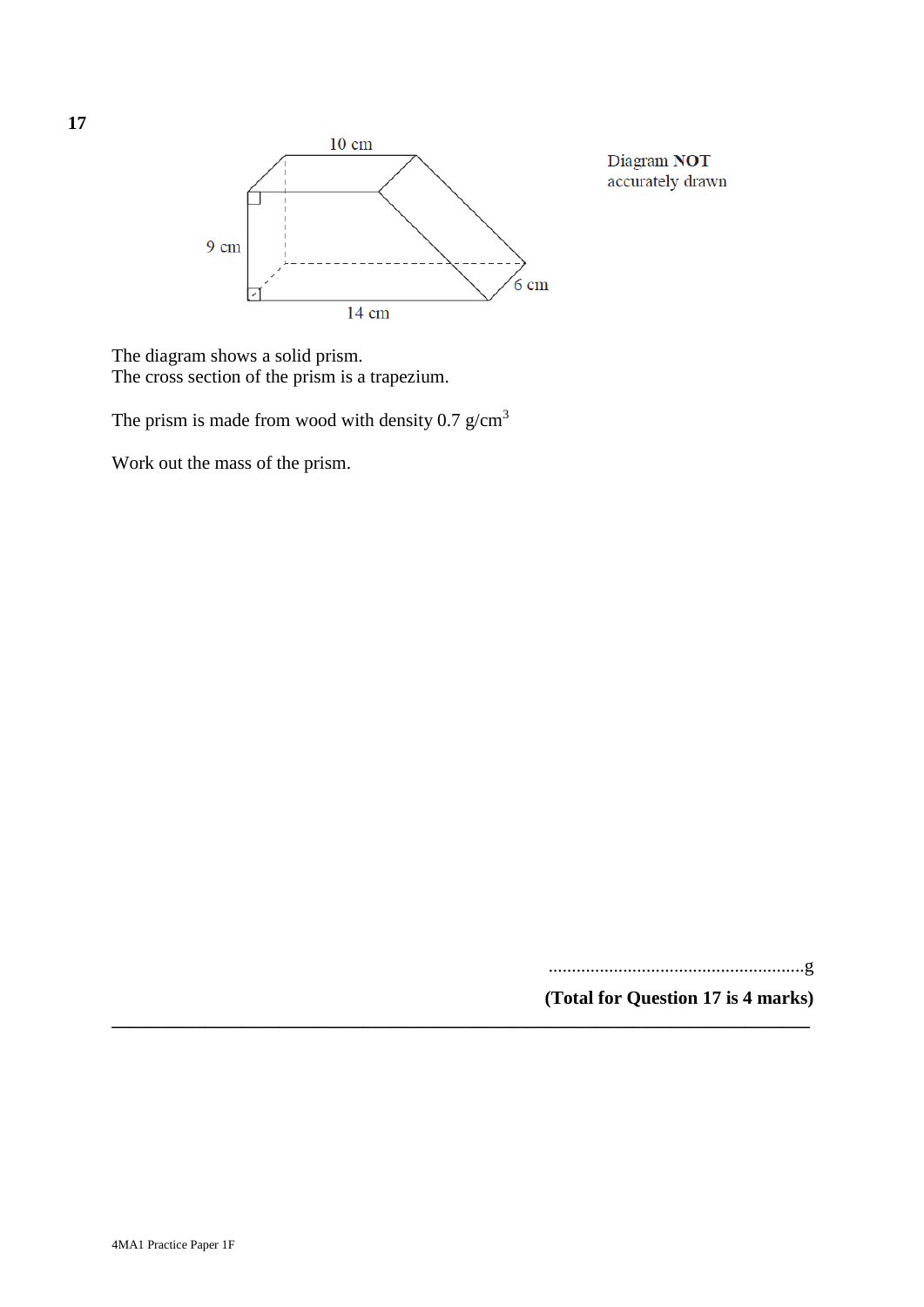### **18** Here is a biased five-sided spinner.



When the spinner is spun, it can land on red, orange, yellow, green or blue. The probabilities that it lands on red, orange and yellow are given in the table.

| <b>Colour</b> | red | orange | yellow | green | blue |
|---------------|-----|--------|--------|-------|------|
| Probability   |     | J.Z    | U.I    |       |      |

**\_\_\_\_\_\_\_\_\_\_\_\_\_\_\_\_\_\_\_\_\_\_\_\_\_\_\_\_\_\_\_\_\_\_\_\_\_\_\_\_\_\_\_\_\_\_\_\_\_\_\_\_\_\_\_\_\_\_\_\_\_\_\_\_\_\_\_\_\_\_\_\_\_\_\_**

The probability that the spinner lands on green is the same as the probability that the spinner lands on blue.

Michael spins the spinner once.

Work out the probability that the spinner lands on green.

.......................................................

**(Total for Question 18 is 3 marks)**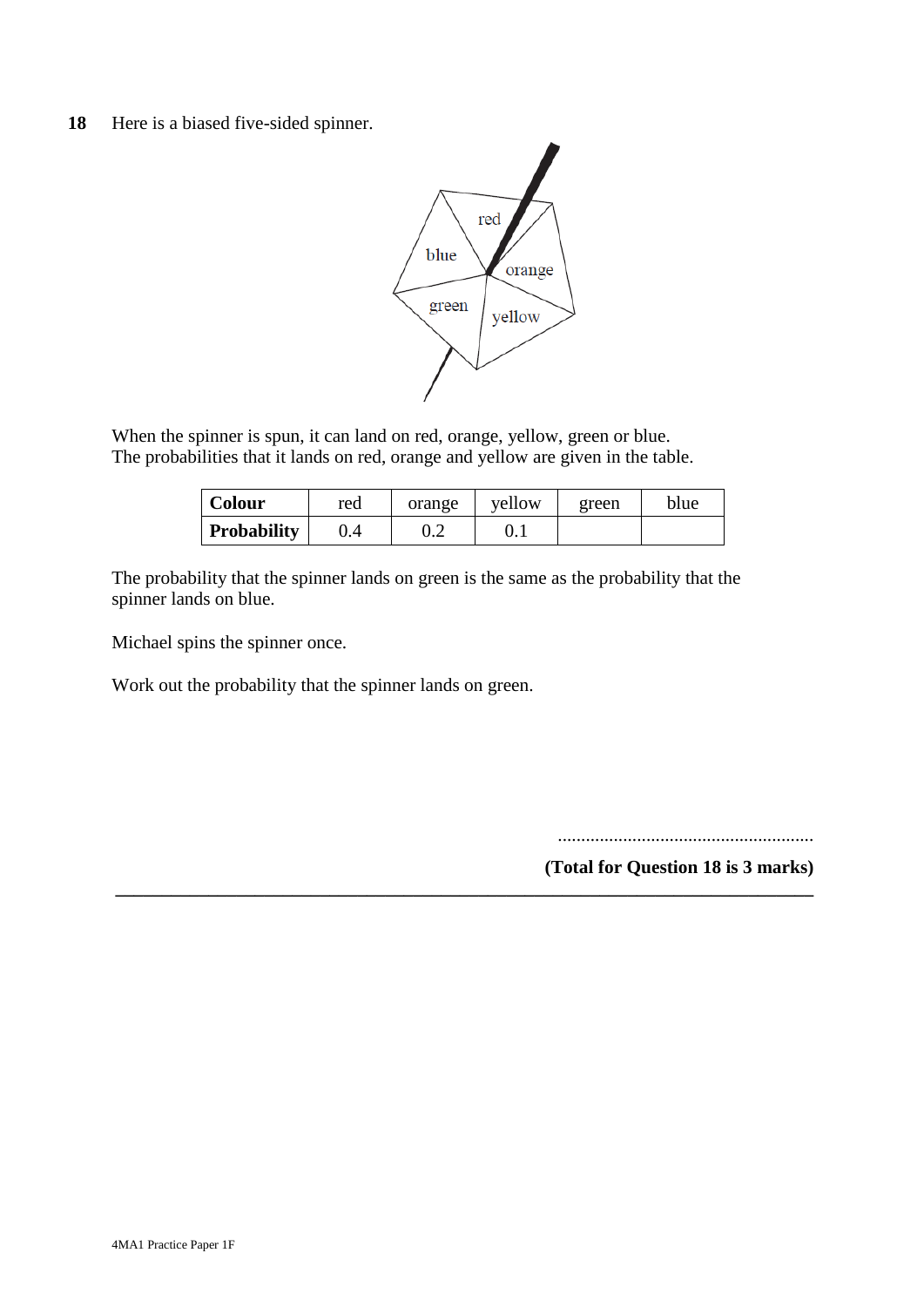

**\_\_\_\_\_\_\_\_\_\_\_\_\_\_\_\_\_\_\_\_\_\_\_\_\_\_\_\_\_\_\_\_\_\_\_\_\_\_\_\_\_\_\_\_\_\_\_\_\_\_\_\_\_\_\_\_\_\_\_\_\_\_\_\_\_\_\_\_\_\_\_\_\_\_\_**

are and the rength of *AC*. Give your answer correct to 3 significant figures. Calculate the length of *AC*. Give your answer correct to 3 significant figures.

......................................... cm

......................................... cm

**(Total for Question 19 is 3 marks)**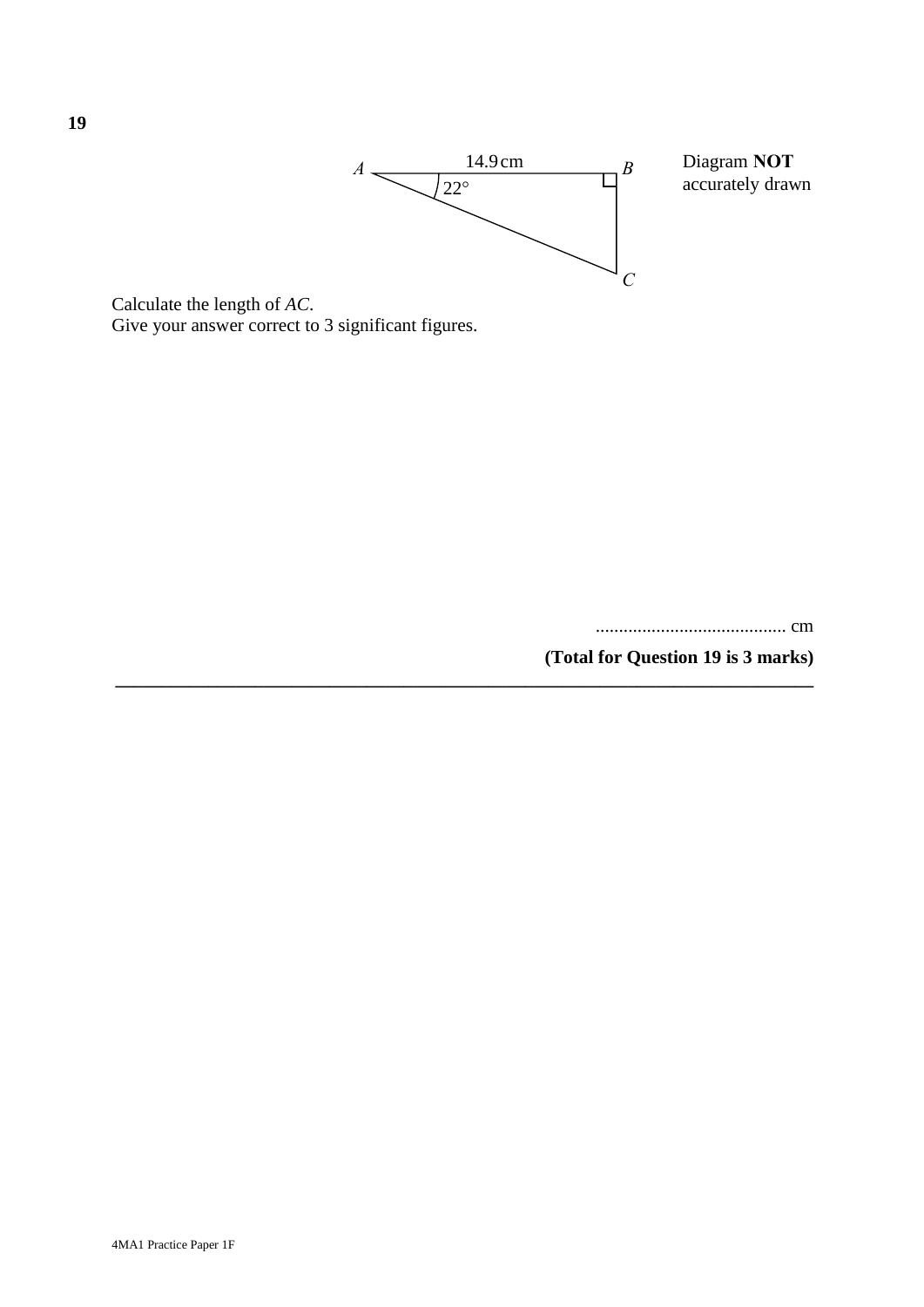- **20** In 2014, Donald's weekly pay was \$640. In 2015, Donald's weekly pay was \$668.80.
	- (*a*) Work out the percentage increase in Donald's pay between 2014 and 2015.

......................................... % **(3)**

In 2015, Donald's weekly pay was 95% of his weekly pay in 2016.

**\_\_\_\_\_\_\_\_\_\_\_\_\_\_\_\_\_\_\_\_\_\_\_\_\_\_\_\_\_\_\_\_\_\_\_\_\_\_\_\_\_\_\_\_\_\_\_\_\_\_\_\_\_\_\_\_\_\_\_\_\_\_\_\_\_\_\_\_\_\_\_\_\_\_\_**

(*b*) Work out Donald's weekly pay in 2016.

\$ .........................................

**(3)**

**(Total for Question 20 is 6 marks)**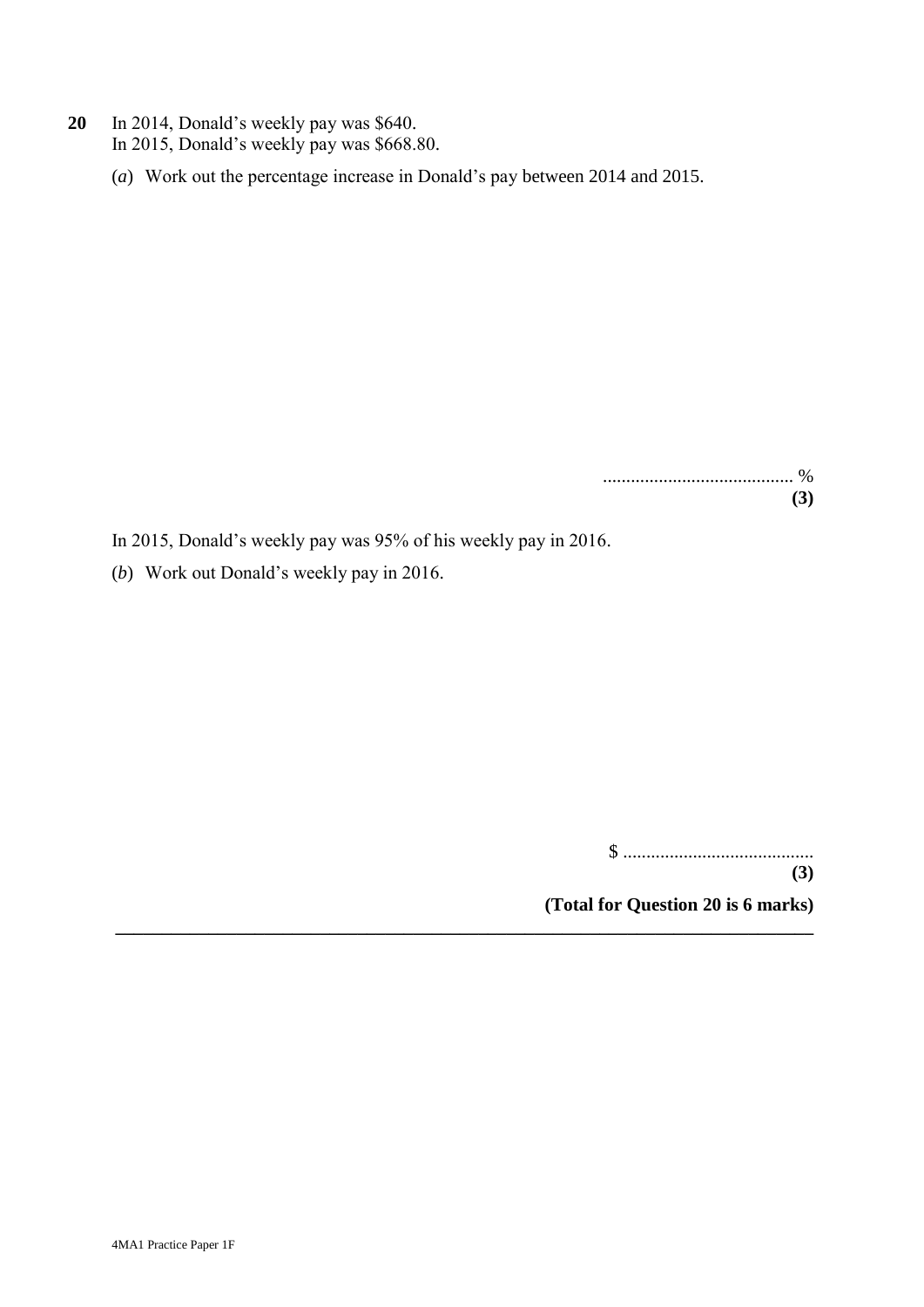**21** Use ruler and compasses to construct the bisector of angle *PQR*. You must show all your construction lines. **21** Use ruler and compasses to construct the bisector of angle *PQR*. You must show all your construction line



**\_\_\_\_\_\_\_\_\_\_\_\_\_\_\_\_\_\_\_\_\_\_\_\_\_\_\_\_\_\_\_\_\_\_\_\_\_\_\_\_\_\_\_\_\_\_\_\_\_\_\_\_\_\_\_\_\_\_\_\_\_\_\_\_\_\_\_\_\_\_\_\_\_\_\_**

**(Total for Question 21 is 2 marks)**

**(Total for Question 21 is 2 marks)**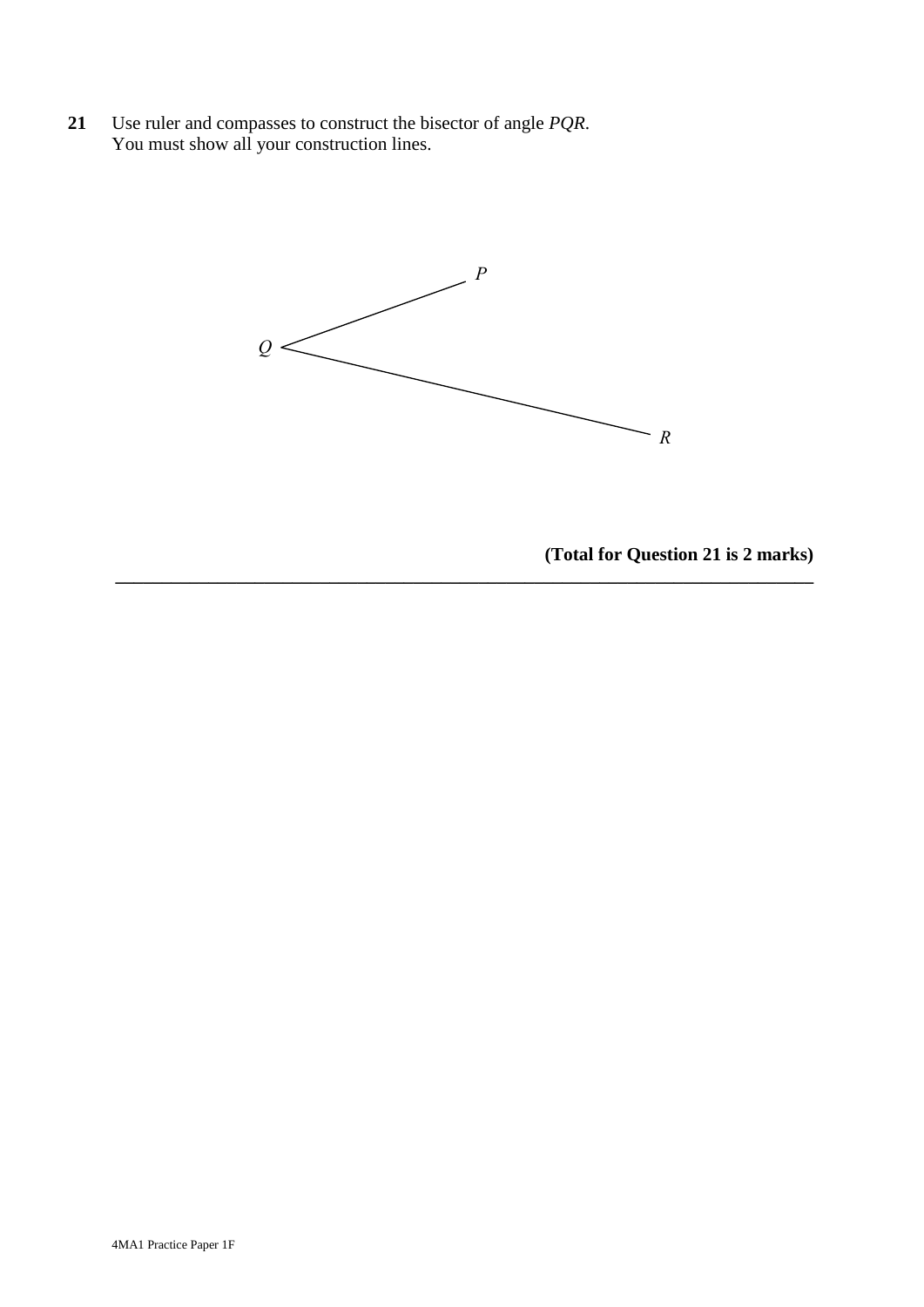**22** Solve the simultaneous equations

$$
8x - 4y = 7
$$

$$
12x - 8y = 6
$$

**\_\_\_\_\_\_\_\_\_\_\_\_\_\_\_\_\_\_\_\_\_\_\_\_\_\_\_\_\_\_\_\_\_\_\_\_\_\_\_\_\_\_\_\_\_\_\_\_\_\_\_\_\_\_\_\_\_\_\_\_\_\_\_\_\_\_\_\_\_\_\_\_\_\_\_**

Show clear algebraic working.

*x* = ...............................

*y* = ...............................

**(Total for Question 22 is 3 marks)**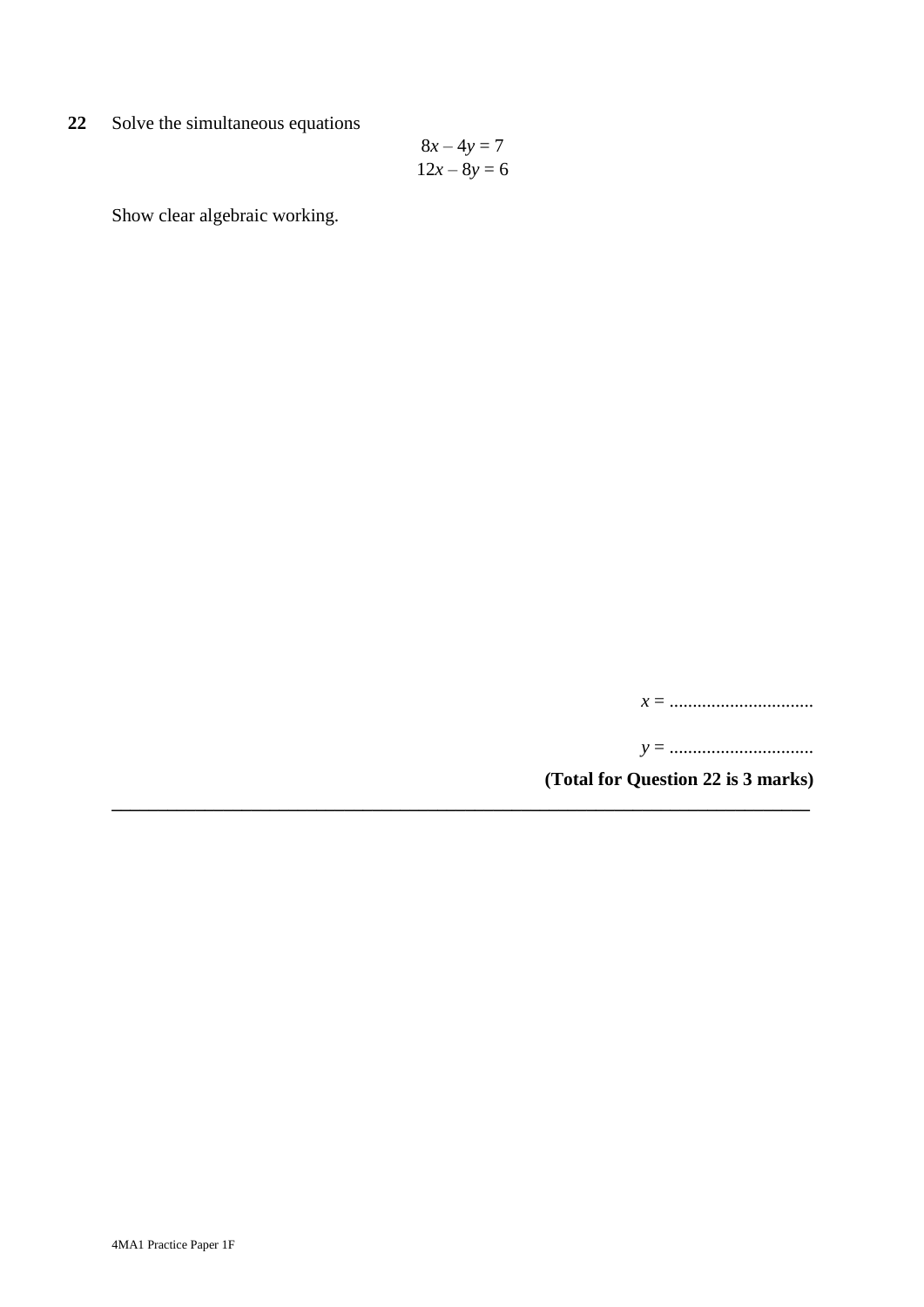| <b>Planet</b> | <b>Diameter</b><br>(km) |
|---------------|-------------------------|
| Venus         | $1.2 \times 10^{4}$     |
| Jupiter       | $1.4 \times 10^{5}$     |
| Neptune       | $5.0 \times 10^{4}$     |
| <b>Mars</b>   | $6.8 \times 10^3$       |
| Saturn        | $1.2 \times 10^{5}$     |

**23** The table shows the diameters, in kilometres, of five planets.

(*a*) Write  $1.4 \times 10^5$  as an ordinary number.

(*b*) Which of these planets has the smallest diameter?

.......................................................

**(1)**

(*c*) Calculate the difference, in kilometres, between the diameter of Saturn and the diameter of Neptune. Give your answer in standard form.

**\_\_\_\_\_\_\_\_\_\_\_\_\_\_\_\_\_\_\_\_\_\_\_\_\_\_\_\_\_\_\_\_\_\_\_\_\_\_\_\_\_\_\_\_\_\_\_\_\_\_\_\_\_\_\_\_\_\_\_\_\_\_\_\_\_\_\_\_\_\_\_\_\_\_\_**

.......................................................km

**(2)**

**(Total for Question 23 is 4 marks)**